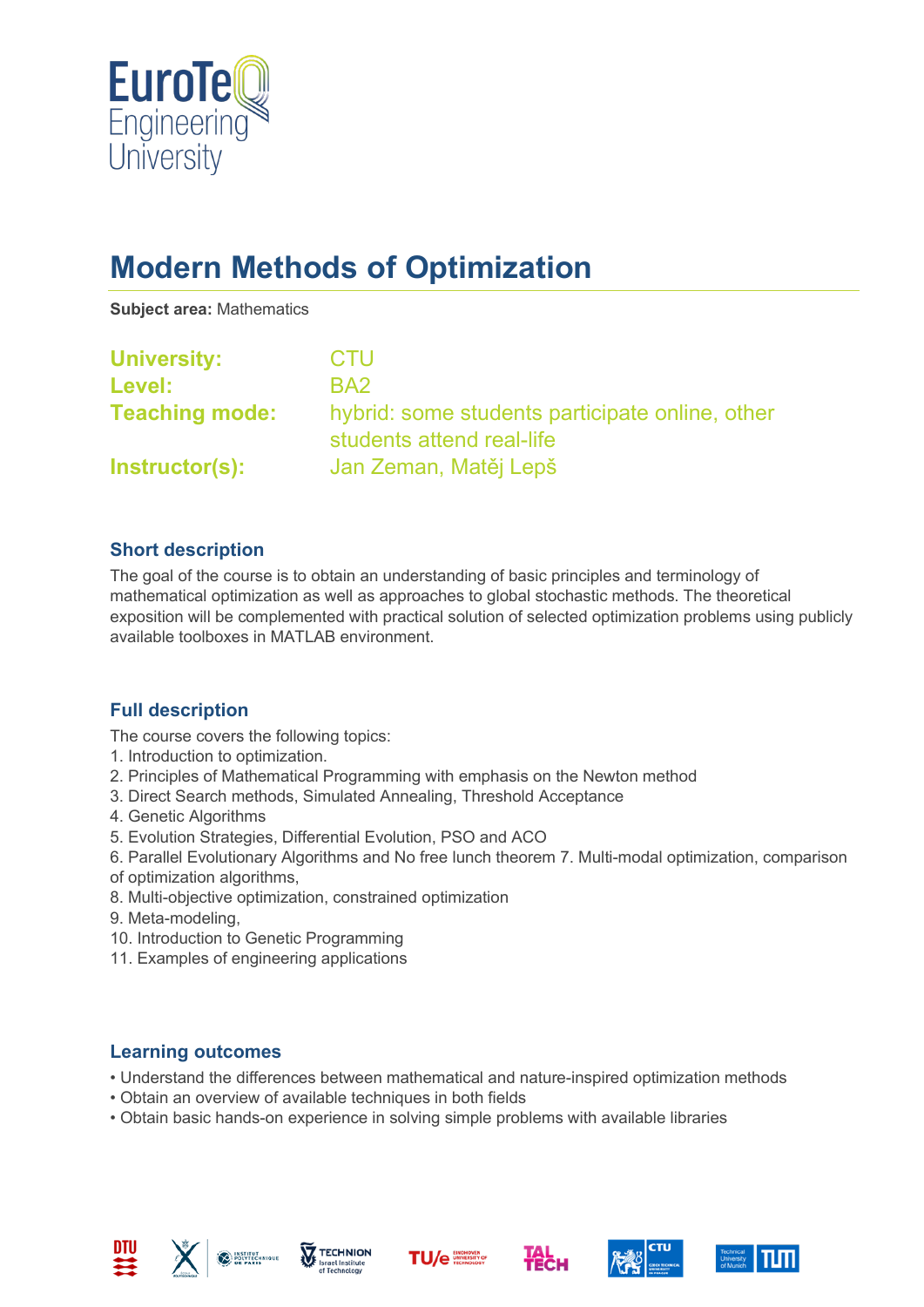

## **General information**

| <b>Contact hours per week:</b>   | 2                                                                                                                                                                                                                                            |
|----------------------------------|----------------------------------------------------------------------------------------------------------------------------------------------------------------------------------------------------------------------------------------------|
| <b>Total workload:</b>           | 50 (in student hours for the whole course)                                                                                                                                                                                                   |
| <b>ECTS credits:</b>             | 2                                                                                                                                                                                                                                            |
| Language:                        | English                                                                                                                                                                                                                                      |
|                                  |                                                                                                                                                                                                                                              |
| Course start date:               | 19 September 2022                                                                                                                                                                                                                            |
| Course end date:                 | 15 January 2023                                                                                                                                                                                                                              |
| Add. info about start date:      | Start course date refers to start of the semester at CTU. Schedules will be<br>available 1-2 weeks before semester starts. Lectures are taken place from<br>19.9.2022 until 15.1.2023. Examination period from 16.1.2023 until<br>19.2.2023. |
| <b>Weekly teaching day/time:</b> |                                                                                                                                                                                                                                              |
| Time zone:                       | CET (Denmark, Germany, France, Netherlands, Switzerland, Czech<br>Republic)                                                                                                                                                                  |
| <b>Further information:</b>      |                                                                                                                                                                                                                                              |
| <b>Prerequisites:</b>            | Basic of calculus, linear algebra, and statics are welcome but will be<br>repeated during the course.                                                                                                                                        |
| <b>Activities and methods:</b>   | Lectures, Seminars                                                                                                                                                                                                                           |
| <b>Presence on campus:</b>       | no                                                                                                                                                                                                                                           |
|                                  |                                                                                                                                                                                                                                              |

| <b>Final examination</b>     |                                                                                                       |
|------------------------------|-------------------------------------------------------------------------------------------------------|
| Form:                        | written, a collaborative project                                                                      |
| Date:                        |                                                                                                       |
| Location/format:             |                                                                                                       |
| <b>Re-sit possibility:</b>   | <b>ves</b>                                                                                            |
| <b>Transcript available:</b> | end of semester                                                                                       |
| Add. info/requirements:      | The students can complete the course by passing the final test or by<br>working on a project problem. |

#### **Registration**

To register for this course, follow the registration requirements of your **home university** as specified here: [www.euroteq.eu/courses-registration.](http://www.euroteq.eu/courses-registration)